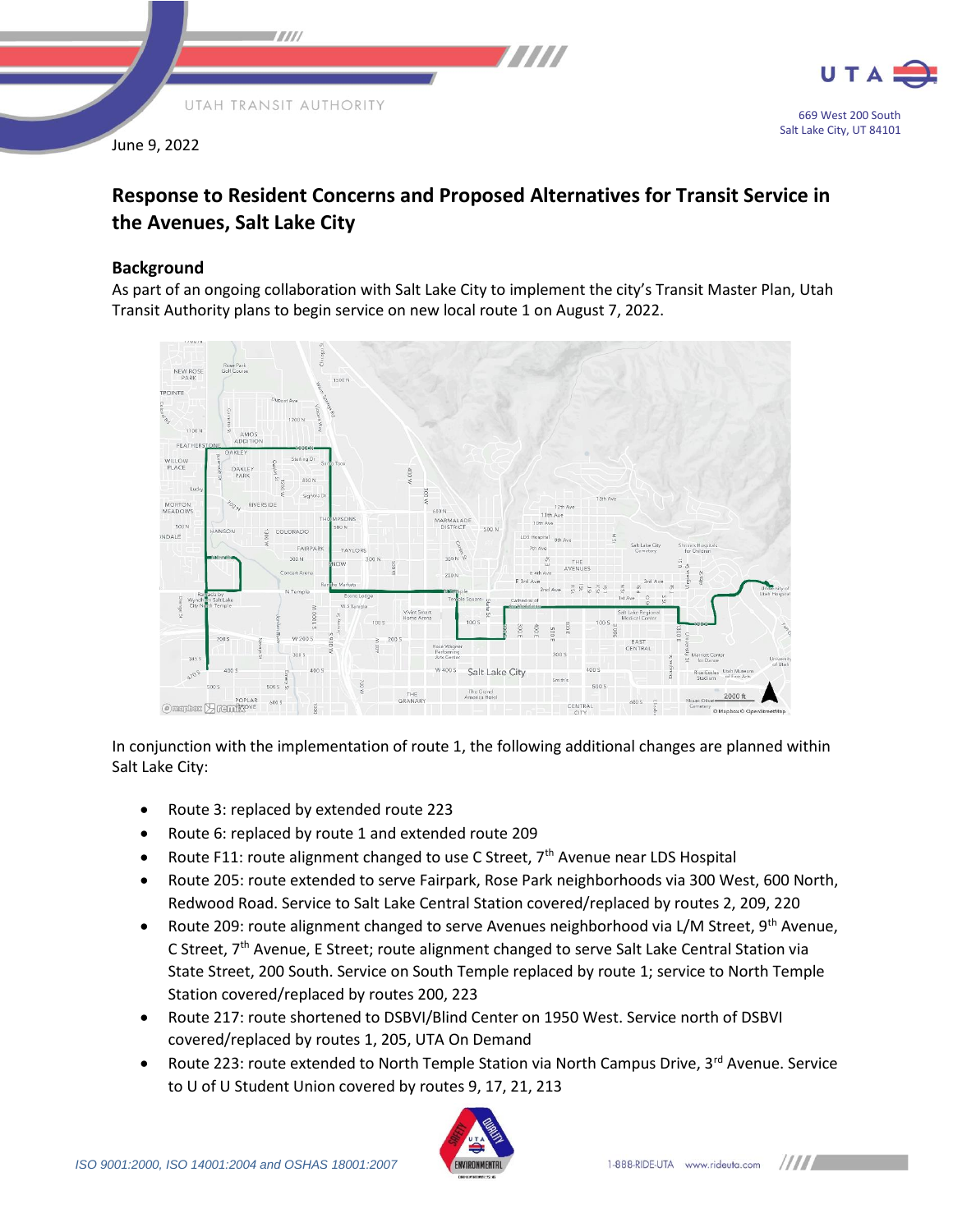

#### UTAH TRANSIT AUTHORITY

 $\blacksquare$ 

669 West 200 South Salt Lake City, UT 84101

- Route 519: replaced by new route 1, extended route 205, and UTA On Demand service
- Route 520: replaced by new route 1, extended route 205, and UTA On Demand service
- Route 919: replaced by new route 1, extended route 205, and UTA On Demand service
- Route 920 replaced by new route 1, extended route 205, and UTA On Demand service



In response to the planned changes, a group of residents in the Greater Avenues community have raised a number of concerns regarding potential negative impacts to the neighborhood due to the planned changes to route 209.

At a meeting of the Greater Avenues Community Council on June 1, 2022, a group of residents presented four alternatives to the planned changes to route 209:

- Alternative 1: North/South service on J Street and K Street between South Temple and  $11<sup>th</sup>$ Avenue; service on 11<sup>th</sup> Avenue between J/K Street and E Street
- Alternative 2: North/South service on M Street between South Temple and 6<sup>th</sup> Avenue and on J Street and K Street between  $6<sup>th</sup>$  and  $11<sup>th</sup>$  Avenue; service on  $6<sup>th</sup>$  Avenue between M Street and J/K Street; service on 11<sup>th</sup> Avenue between J/K Street and E Street
- Alternative 3: Flex route circulator using K Street northbound,  $11<sup>th</sup>$  Avenue westbound, E Street southbound, and 1<sup>st</sup> Avenue Eastbound
- Alternative 4: North/South service on M Street between South Temple and 6<sup>th</sup> Avenue; service on  $6<sup>th</sup>$  Avenue between M Street and E Street, with a loop around LDS Hospital on E Street, 9<sup>th</sup> Avenue, C Street, and 7<sup>th</sup> Avenue

### **UTA Service Planning Response**

The UTA Service Planning department's response to the concerns and alternatives presented hinges on the following two questions: 1) Do the concerns raised rise to the level at which a change to planned



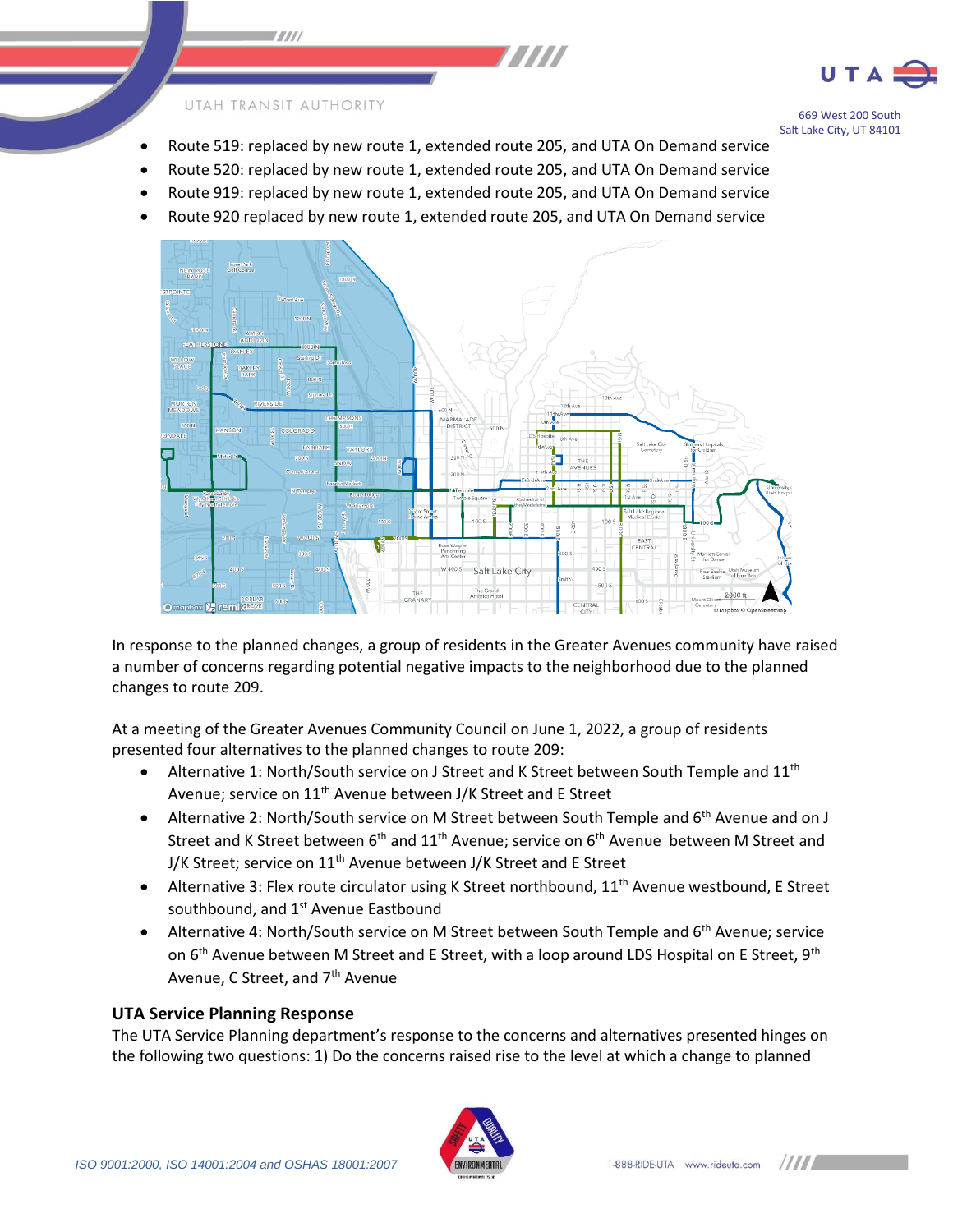

#### UTAH TRANSIT AUTHORITY

7000

669 West 200 South Salt Lake City, UT 84101

service is necessary to mitigate them? and 2) Do the alternatives presented provide an equal or greater benefit than the current plan?

777 T

#### *Evaluation of Concerns*

Service Planning staff note that concerns raised regarding the impacts of increased transit service are not unique to this change. Review of UTA customer comment records suggests that concerns such as noise, fumes, or endangerment of children and pets have never been borne out once the service is implemented, with the sole exception of buses holding for time, as described in multiple conversations with the community: buses will hold for time when they arrive early at a stop designated as a timepoint, which has led to complaints in the past when holding occurs directly in front of a residence.

To minimize the impact of holding for time to residents, UTA has structured the schedule so that the majority of holding in the Avenues will occur adjacent to LDS Hospital. UTA examines on-time reliability data three times per year in connection with the Change Day process; consistent with UTA processes, staff will make adjustments in the future as necessary to reduce early/late arrivals at timepoints on all routes.

Some concerns, such as those regarding changes to neighborhood composition, are not within UTA's direct control. For example, per UTA's Service Design Guidelines, the planned increase in frequency in the Avenues would already be justified even if no additional housing were planned in the future.

UTA commends the desire to engage and robust response from the residents who have raised concerns but must emphasize that these concerns do not represent the sum total of all feedback received nor are representative of the community as a whole. The planned changes in both the Avenues and Westside areas are the culmination of planning work and public engagement that began in 2015 with the development of the Salt Lake City Transit Master Plan, as well as the UTA Service Choices project in 2019. UTA has worked closely with Salt Lake City to plan service in line with the Master Plan and Salt Lake City Transportation has expressed support for the planned changes.

More recently, UTA has received positive comments regarding the planned service changes both during and after the public comment period in March-April 2022; in particular, after the op-ed "Letter: Redesign of UTA bus lines in the Avenues raises safety concerns" was published in The Salt Lake Tribune, UTA has received additional feedback in support of the change through social media, emails, in-person conversations, and the Tribune itself.

Given the mix of feedback received and UTA's experience with concerns associated with prior service changes, UTA Service Planning staff feel that concerns raised regarding route 209 are not representative of the Greater Avenues community as a whole and do not in and of themselves constitute grounds to consider alternate service proposals before August 2022.

#### *Evaluation of Proposed Alternatives*

Each of the proposed alternatives presented at the Greater Avenues Community Council meeting involves a decrease in the level of transit service in the Avenues, a change in routing, or both. These impacts must be weighed against the current plan to determine the potential benefits or drawbacks involved.